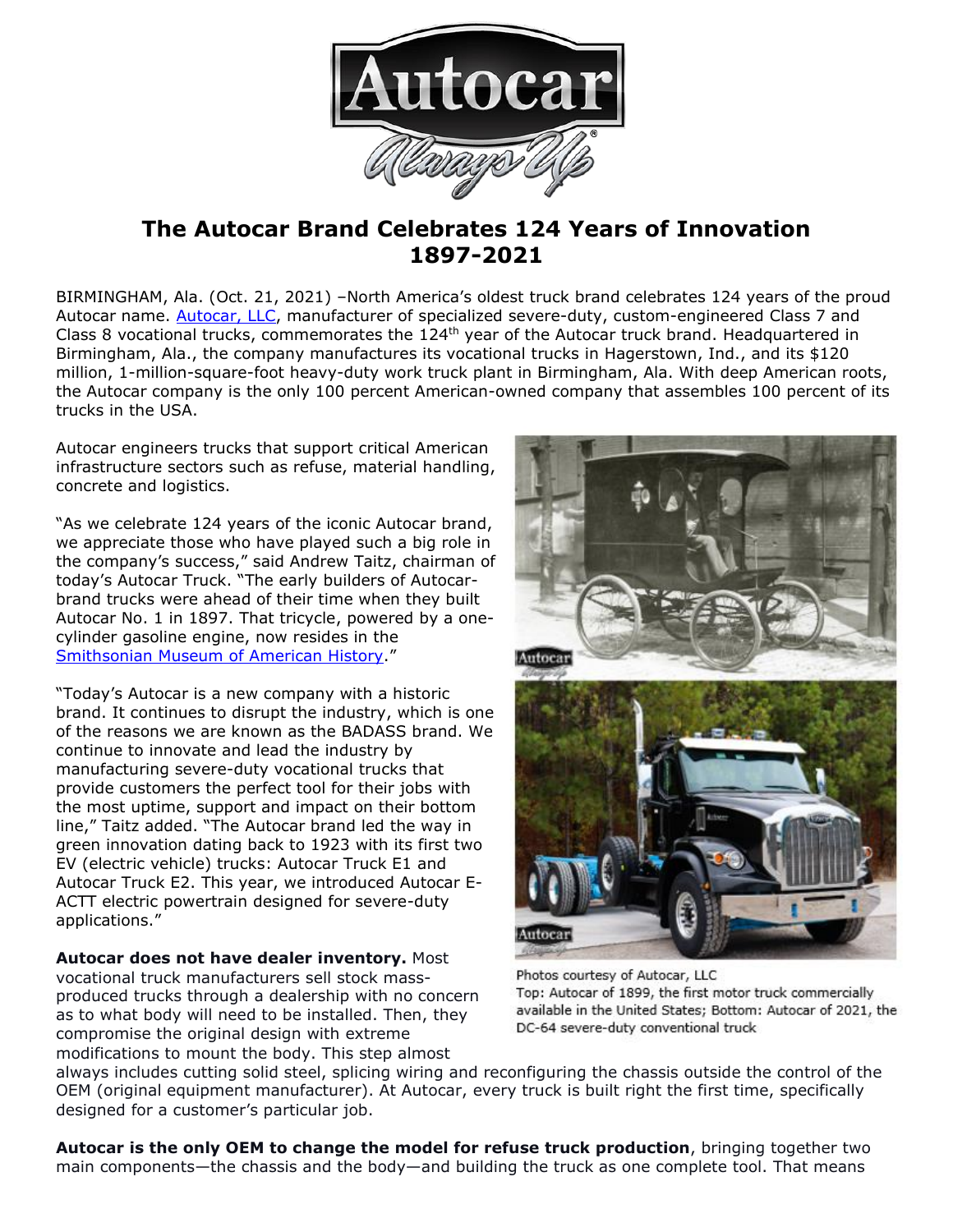Autocar, alone among truck OEMs, does not build a truck until it knows what body will be used. The company's Power of One process starts with engineering each truck based on specific customer needs. Then, Autocar works closely with the selected body company's engineers to design the vehicle. Body components are installed during the production process, ensuring full Autocar OEM quality. Electrical harnesses are installed together, eliminating the risk of splices, loose connectors or drilled access holes. Body components are huck-bolted onto the frame rails in precise locations rather than being welded, thus avoiding displacement and damage to the rails.

**Autocar makes the safest cab-over severe-duty trucks in the nation.** Data from the Federal Motor Carrier Safety Administration shows Autocar trucks have 20% fewer accidents overall and 40% fewer accidents with injuries than all other manufacturers combined. No other cab-over severe-duty vocational truck minimizes driver distractions like Autocar. Autocar trucks are engineered with 325 degrees driver visibility and the tightest turning radius, meaning less backing and fewer collisions. Autocar's all-steel cabs and wrap-around bumpers are damage-resistant. Thoughtful details, such as fluid service points on the curbside, add up to make Autocar the safest truck in the business.

Because Autocar thinks differently than any other OEM in the world, it continually drives the industry forward. Autocar proudly claims that it builds the biggest, baddest trucks in America. After all, the company just released the nation's first BADASS dump truck. Autocar's tagline is "Always Up," and its focus is to ensure its products never break down.

## **Autocar brand highlights and firsts:**

- Louis Semple Clark introduced the world to "Autocar No. 1" in 1897
- In 1899, the Autocar-brand vocational truck was engineered to carry and deliver packages. Even in 1899, Autocar-brand trucks were engineered and manufactured specifically for their customers' needs
- In 1907, the Autocar brand heralded the first shaft-driven commercial vehicle for operation on solid tires
- In 1911, the brand applied to trucks exclusively
- In 1923, America's first electric trucks, the E1 and E2, carried the Autocar brand

## **Fast forward to today's latest innovations:**

- In 2008, Autocar, LLC introduced the Autocar ACX Low Cab-Over with many industry firsts, including a spacious and ergonomically designed cab, B-pillar corner rear windows and integrated body controls
- In 2017, Autocar was the first OEM to provide fuel saving tech with ultra-low emissions
- In 2017, Autocar was the first OEM to offer compressed natural gas (CNG Trucks) two years ahead of the industry. Today, 60% of the trucks it sells are CNG and is the largest supplier of Class 8 CNG trucks across all industries
- In 2021, Autocar and Big Truck Rental introduced the first and only national terminal tractor rental program for fleets across North America
- The nation's first BADASS dump truck was delivered in 2021 with the tagline: "Always Up"
- In 2021, Autocar became the first truck manufacturer to implement Advanced Driver Assist System (ADAS) in refuse trucks
- In 2021, Autocar introduced an emissions-free, all-electric version of its Autocar ACTT terminal tractor, the E-ACTT

A timeline of the proud 124-year history of the nation's first truck brand can be found at [AutocarTruck.com/History.](https://www.autocartruck.com/history/?utm_source=digital&utm_medium=press+release&utm_campaign=The+Autocar+Brand+Celebrates+124+Years+of+Innovation) For more information about Autocar visit [AutocarTruck.com.](https://www.autocartruck.com/autocar-difference/?utm_source=digital&utm_medium=press+release&utm_campaign=The+Autocar+Brand+Celebrates+124+Years+of+Innovation)

## **ABOUT AUTOCAR, LLC**

Autocar, LLC, manufacturer of severe-duty vocational trucks carrying the first specialized truck brand in North America, is the only American-owned and operated original equipment manufacturer (OEM) of trucks. Autocar's severe-duty vocational trucks provide customers the perfect tool for their jobs with the most uptime, support and impact on their bottom line. Autocar collaborates with customers to build trucks to their exact specifications and needs. Autocar's purpose-built severe-service truck lines include ACMD and ACX cab-over trucks, the ACTT and ACTT-E terminal tractors and the DC-64 Class 8 work trucks. Autocar Truck recognizes that performance and uptime are everything and offers every customer 24/7

###